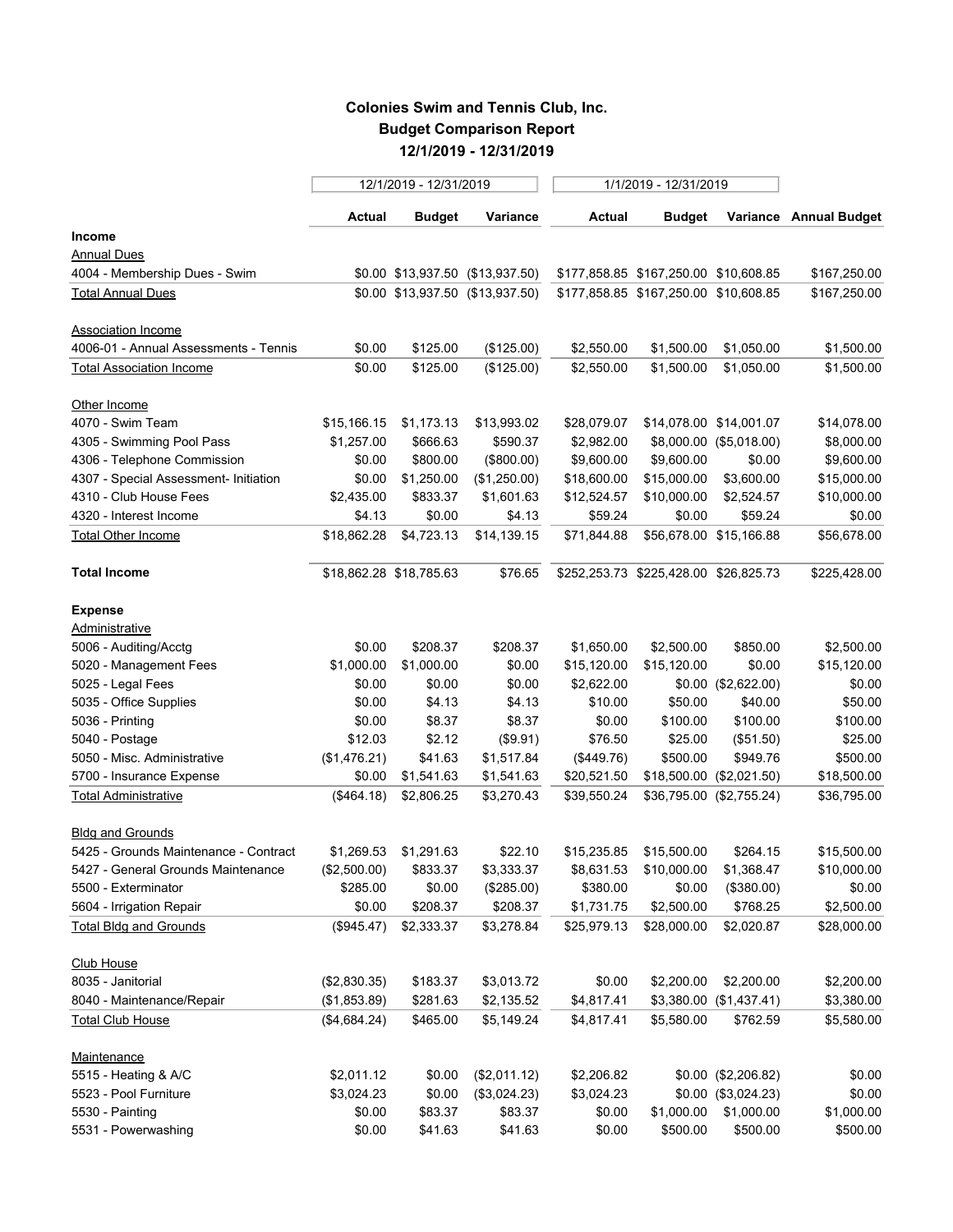## **Colonies Swim and Tennis Club, Inc. Budget Comparison Report 12/1/2019 - 12/31/2019**

| <b>Budget</b><br>Variance<br>Variance Annual Budget<br>Actual<br>Actual<br>Budget<br>(\$2,500.00)<br>\$0.00 (\$2,500.00)<br>\$0.00<br>\$2,500.00<br>\$0.00<br>\$2,500.00<br>\$0.00<br>\$41.63<br>\$41.63<br>\$500.00<br>\$500.00<br>\$500.00<br>\$0.00<br>\$2,000.00 (\$5,731.05)<br>\$7,535.35<br>\$166.63<br>(\$7,368.72)<br>\$7,731.05<br>\$2,000.00<br>\$20.87<br>\$250.00<br>\$0.00<br>\$20.87<br>\$156.00<br>\$250.00<br>\$94.00<br>\$275.00<br>(\$275.00)<br>\$310.00<br>(\$310.00)<br>\$0.00<br>\$0.00<br>\$0.00<br>\$1,187.38<br>\$486.69<br>\$12,000.00<br>(\$187.38)<br>\$1,000.00<br>\$11,513.31<br>\$12,000.00<br>\$87.62<br>\$1,020.87<br>\$933.25<br>\$11,979.31<br>\$12,250.00<br>\$270.69<br>\$6,470.43<br>\$1,075.00<br>(\$5,395.43)<br>\$12,099.77<br>\$12,900.00<br>\$800.23<br>\$0.00<br>\$166.63<br>\$782.09<br>\$166.63<br>\$2,000.00<br>\$1,217.91<br>\$15,719.29<br>\$1,008.62 (\$14,710.67)<br>\$15,719.29<br>\$12,103.00 (\$3,616.29)<br>\$22,189.72 \$2,250.25 (\$19,939.47)<br>\$27,003.00 (\$1,598.15)<br>\$28,601.15<br>\$0.00<br>\$1,225.00<br>\$1,225.00<br>\$12,800.00<br>\$14,700.00<br>\$1,900.00<br>\$833.37<br>\$7,505.53<br>(\$3,179.96)<br>\$4,013.33<br>\$2,494.47<br>\$10,000.00<br>\$562.50<br>(\$878.58)<br>\$395.94<br>\$166.56<br>\$7,628.58<br>\$6,750.00<br>\$0.00<br>\$0.00<br>\$0.00<br>\$58,310.59<br>\$58,150.00<br>(\$160.59)<br>\$258.73<br>(\$258.73)<br>\$155.73<br>\$0.00<br>(\$155.73)<br>\$0.00<br>(\$2,628.29)<br>\$2,620.87<br>\$5,249.16<br>\$81,492.37<br>\$89,600.00<br>\$8,107.63<br>\$0.00 (\$2,695.00)<br>\$2,695.00<br>\$0.00<br>(\$2,695.00)<br>\$2,695.00<br>\$236.87<br>\$0.00<br>(\$236.87)<br>\$1,664.43<br>$$0.00$ $($1,664.43)$<br>\$2,931.87<br>\$0.00<br>(\$2,931.87)<br>\$4,359.43<br>$$0.00$ $($4,359.43)$<br>\$20.87<br>(\$455.16)<br>\$91.44<br>(\$70.57)<br>\$705.16<br>\$250.00<br>\$0.00<br>\$70.87<br>\$480.00<br>\$370.00<br>\$70.87<br>\$850.00<br>\$0.00<br>\$458.37<br>\$458.37<br>\$0.00<br>\$5,500.00<br>\$5,500.00<br>\$550.11<br>\$91.44<br>\$458.67<br>\$6,685.16<br>(\$85.16)<br>\$6,600.00<br>\$0.00<br>\$333.37<br>\$333.37<br>\$4,271.49<br>\$4,000.00<br>(\$271.49)<br>\$0.00<br>\$0.00<br>\$0.00<br>\$806.81<br>\$0.00<br>(\$806.81)<br>\$791.63<br>\$9,500.00<br>\$199.15<br>\$6,217.99<br>(\$5,426.36)<br>\$9,300.85<br>\$574.98<br>\$125.00<br>(\$449.98)<br>\$1,664.27<br>(\$164.27)<br>\$1,500.00<br>(\$432.24)<br>\$0.00<br>\$432.24<br>\$0.00<br>\$0.00<br>\$0.00<br>\$446.62<br>\$216.63<br>(\$229.99)<br>\$2,924.08<br>\$2,600.00<br>(\$324.08)<br>\$6,807.35<br>\$1,466.63<br>(\$5,340.72)<br>\$18,967.50<br>\$17,600.00 (\$1,367.50)<br>\$30,921.17 \$13,679.98 (\$17,241.19)<br>\$230,162.75 \$225,428.00 (\$4,734.75)<br>(\$12,058.89)<br>\$5,105.65 (\$17,164.54)<br>\$22,090.98<br>\$0.00 \$22,090.98 |                                     | 12/1/2019 - 12/31/2019 |  | 1/1/2019 - 12/31/2019 |  |  |  |
|--------------------------------------------------------------------------------------------------------------------------------------------------------------------------------------------------------------------------------------------------------------------------------------------------------------------------------------------------------------------------------------------------------------------------------------------------------------------------------------------------------------------------------------------------------------------------------------------------------------------------------------------------------------------------------------------------------------------------------------------------------------------------------------------------------------------------------------------------------------------------------------------------------------------------------------------------------------------------------------------------------------------------------------------------------------------------------------------------------------------------------------------------------------------------------------------------------------------------------------------------------------------------------------------------------------------------------------------------------------------------------------------------------------------------------------------------------------------------------------------------------------------------------------------------------------------------------------------------------------------------------------------------------------------------------------------------------------------------------------------------------------------------------------------------------------------------------------------------------------------------------------------------------------------------------------------------------------------------------------------------------------------------------------------------------------------------------------------------------------------------------------------------------------------------------------------------------------------------------------------------------------------------------------------------------------------------------------------------------------------------------------------------------------------------------------------------------------------------------------------------------------------------------------------------------------------------------------------------------------------------------------------------------------------------------------------------------------------------------------------------------------------------------------------------------------------------|-------------------------------------|------------------------|--|-----------------------|--|--|--|
|                                                                                                                                                                                                                                                                                                                                                                                                                                                                                                                                                                                                                                                                                                                                                                                                                                                                                                                                                                                                                                                                                                                                                                                                                                                                                                                                                                                                                                                                                                                                                                                                                                                                                                                                                                                                                                                                                                                                                                                                                                                                                                                                                                                                                                                                                                                                                                                                                                                                                                                                                                                                                                                                                                                                                                                                                          |                                     |                        |  |                       |  |  |  |
|                                                                                                                                                                                                                                                                                                                                                                                                                                                                                                                                                                                                                                                                                                                                                                                                                                                                                                                                                                                                                                                                                                                                                                                                                                                                                                                                                                                                                                                                                                                                                                                                                                                                                                                                                                                                                                                                                                                                                                                                                                                                                                                                                                                                                                                                                                                                                                                                                                                                                                                                                                                                                                                                                                                                                                                                                          | 5547 - Decks and Porches            |                        |  |                       |  |  |  |
|                                                                                                                                                                                                                                                                                                                                                                                                                                                                                                                                                                                                                                                                                                                                                                                                                                                                                                                                                                                                                                                                                                                                                                                                                                                                                                                                                                                                                                                                                                                                                                                                                                                                                                                                                                                                                                                                                                                                                                                                                                                                                                                                                                                                                                                                                                                                                                                                                                                                                                                                                                                                                                                                                                                                                                                                                          | 5615 - Roof/Gutter Repairs          |                        |  |                       |  |  |  |
|                                                                                                                                                                                                                                                                                                                                                                                                                                                                                                                                                                                                                                                                                                                                                                                                                                                                                                                                                                                                                                                                                                                                                                                                                                                                                                                                                                                                                                                                                                                                                                                                                                                                                                                                                                                                                                                                                                                                                                                                                                                                                                                                                                                                                                                                                                                                                                                                                                                                                                                                                                                                                                                                                                                                                                                                                          | <b>Total Maintenance</b>            |                        |  |                       |  |  |  |
|                                                                                                                                                                                                                                                                                                                                                                                                                                                                                                                                                                                                                                                                                                                                                                                                                                                                                                                                                                                                                                                                                                                                                                                                                                                                                                                                                                                                                                                                                                                                                                                                                                                                                                                                                                                                                                                                                                                                                                                                                                                                                                                                                                                                                                                                                                                                                                                                                                                                                                                                                                                                                                                                                                                                                                                                                          | Membership                          |                        |  |                       |  |  |  |
|                                                                                                                                                                                                                                                                                                                                                                                                                                                                                                                                                                                                                                                                                                                                                                                                                                                                                                                                                                                                                                                                                                                                                                                                                                                                                                                                                                                                                                                                                                                                                                                                                                                                                                                                                                                                                                                                                                                                                                                                                                                                                                                                                                                                                                                                                                                                                                                                                                                                                                                                                                                                                                                                                                                                                                                                                          | 5001 - Advertising                  |                        |  |                       |  |  |  |
|                                                                                                                                                                                                                                                                                                                                                                                                                                                                                                                                                                                                                                                                                                                                                                                                                                                                                                                                                                                                                                                                                                                                                                                                                                                                                                                                                                                                                                                                                                                                                                                                                                                                                                                                                                                                                                                                                                                                                                                                                                                                                                                                                                                                                                                                                                                                                                                                                                                                                                                                                                                                                                                                                                                                                                                                                          | 5002 - Web/Internet/Software Maint  |                        |  |                       |  |  |  |
| \$12,250.00<br>\$12,900.00<br>\$2,000.00<br>\$12,103.00<br>\$27,003.00<br>\$14,700.00<br>\$10,000.00<br>\$6,750.00<br>\$58,150.00<br>\$0.00<br>\$89,600.00<br>\$0.00<br>\$0.00<br>\$0.00<br>\$250.00<br>\$850.00<br>\$5,500.00<br>\$6,600.00<br>\$4,000.00<br>\$0.00<br>\$9,500.00<br>\$1,500.00<br>\$0.00<br>\$2,600.00<br>\$17,600.00<br>\$225,428.00                                                                                                                                                                                                                                                                                                                                                                                                                                                                                                                                                                                                                                                                                                                                                                                                                                                                                                                                                                                                                                                                                                                                                                                                                                                                                                                                                                                                                                                                                                                                                                                                                                                                                                                                                                                                                                                                                                                                                                                                                                                                                                                                                                                                                                                                                                                                                                                                                                                                  | 5095 - Social Recreational          |                        |  |                       |  |  |  |
|                                                                                                                                                                                                                                                                                                                                                                                                                                                                                                                                                                                                                                                                                                                                                                                                                                                                                                                                                                                                                                                                                                                                                                                                                                                                                                                                                                                                                                                                                                                                                                                                                                                                                                                                                                                                                                                                                                                                                                                                                                                                                                                                                                                                                                                                                                                                                                                                                                                                                                                                                                                                                                                                                                                                                                                                                          | <b>Total Membership</b>             |                        |  |                       |  |  |  |
|                                                                                                                                                                                                                                                                                                                                                                                                                                                                                                                                                                                                                                                                                                                                                                                                                                                                                                                                                                                                                                                                                                                                                                                                                                                                                                                                                                                                                                                                                                                                                                                                                                                                                                                                                                                                                                                                                                                                                                                                                                                                                                                                                                                                                                                                                                                                                                                                                                                                                                                                                                                                                                                                                                                                                                                                                          | Other                               |                        |  |                       |  |  |  |
|                                                                                                                                                                                                                                                                                                                                                                                                                                                                                                                                                                                                                                                                                                                                                                                                                                                                                                                                                                                                                                                                                                                                                                                                                                                                                                                                                                                                                                                                                                                                                                                                                                                                                                                                                                                                                                                                                                                                                                                                                                                                                                                                                                                                                                                                                                                                                                                                                                                                                                                                                                                                                                                                                                                                                                                                                          | 5705 - Real Estate Tax              |                        |  |                       |  |  |  |
|                                                                                                                                                                                                                                                                                                                                                                                                                                                                                                                                                                                                                                                                                                                                                                                                                                                                                                                                                                                                                                                                                                                                                                                                                                                                                                                                                                                                                                                                                                                                                                                                                                                                                                                                                                                                                                                                                                                                                                                                                                                                                                                                                                                                                                                                                                                                                                                                                                                                                                                                                                                                                                                                                                                                                                                                                          | 5730 - Other Taxes, Fees            |                        |  |                       |  |  |  |
|                                                                                                                                                                                                                                                                                                                                                                                                                                                                                                                                                                                                                                                                                                                                                                                                                                                                                                                                                                                                                                                                                                                                                                                                                                                                                                                                                                                                                                                                                                                                                                                                                                                                                                                                                                                                                                                                                                                                                                                                                                                                                                                                                                                                                                                                                                                                                                                                                                                                                                                                                                                                                                                                                                                                                                                                                          | 5800 - Reserve and Replace          |                        |  |                       |  |  |  |
|                                                                                                                                                                                                                                                                                                                                                                                                                                                                                                                                                                                                                                                                                                                                                                                                                                                                                                                                                                                                                                                                                                                                                                                                                                                                                                                                                                                                                                                                                                                                                                                                                                                                                                                                                                                                                                                                                                                                                                                                                                                                                                                                                                                                                                                                                                                                                                                                                                                                                                                                                                                                                                                                                                                                                                                                                          | <b>Total Other</b>                  |                        |  |                       |  |  |  |
|                                                                                                                                                                                                                                                                                                                                                                                                                                                                                                                                                                                                                                                                                                                                                                                                                                                                                                                                                                                                                                                                                                                                                                                                                                                                                                                                                                                                                                                                                                                                                                                                                                                                                                                                                                                                                                                                                                                                                                                                                                                                                                                                                                                                                                                                                                                                                                                                                                                                                                                                                                                                                                                                                                                                                                                                                          | Pool Expenses                       |                        |  |                       |  |  |  |
|                                                                                                                                                                                                                                                                                                                                                                                                                                                                                                                                                                                                                                                                                                                                                                                                                                                                                                                                                                                                                                                                                                                                                                                                                                                                                                                                                                                                                                                                                                                                                                                                                                                                                                                                                                                                                                                                                                                                                                                                                                                                                                                                                                                                                                                                                                                                                                                                                                                                                                                                                                                                                                                                                                                                                                                                                          | 5101 - Payroll - Swim Team Coaches  |                        |  |                       |  |  |  |
|                                                                                                                                                                                                                                                                                                                                                                                                                                                                                                                                                                                                                                                                                                                                                                                                                                                                                                                                                                                                                                                                                                                                                                                                                                                                                                                                                                                                                                                                                                                                                                                                                                                                                                                                                                                                                                                                                                                                                                                                                                                                                                                                                                                                                                                                                                                                                                                                                                                                                                                                                                                                                                                                                                                                                                                                                          | 5524 - Pool Maintenance             |                        |  |                       |  |  |  |
|                                                                                                                                                                                                                                                                                                                                                                                                                                                                                                                                                                                                                                                                                                                                                                                                                                                                                                                                                                                                                                                                                                                                                                                                                                                                                                                                                                                                                                                                                                                                                                                                                                                                                                                                                                                                                                                                                                                                                                                                                                                                                                                                                                                                                                                                                                                                                                                                                                                                                                                                                                                                                                                                                                                                                                                                                          | 5526 - Swim Team Misc.              |                        |  |                       |  |  |  |
|                                                                                                                                                                                                                                                                                                                                                                                                                                                                                                                                                                                                                                                                                                                                                                                                                                                                                                                                                                                                                                                                                                                                                                                                                                                                                                                                                                                                                                                                                                                                                                                                                                                                                                                                                                                                                                                                                                                                                                                                                                                                                                                                                                                                                                                                                                                                                                                                                                                                                                                                                                                                                                                                                                                                                                                                                          | 5527 - Pool Contract                |                        |  |                       |  |  |  |
|                                                                                                                                                                                                                                                                                                                                                                                                                                                                                                                                                                                                                                                                                                                                                                                                                                                                                                                                                                                                                                                                                                                                                                                                                                                                                                                                                                                                                                                                                                                                                                                                                                                                                                                                                                                                                                                                                                                                                                                                                                                                                                                                                                                                                                                                                                                                                                                                                                                                                                                                                                                                                                                                                                                                                                                                                          | 5536 - Pool Supplies                |                        |  |                       |  |  |  |
|                                                                                                                                                                                                                                                                                                                                                                                                                                                                                                                                                                                                                                                                                                                                                                                                                                                                                                                                                                                                                                                                                                                                                                                                                                                                                                                                                                                                                                                                                                                                                                                                                                                                                                                                                                                                                                                                                                                                                                                                                                                                                                                                                                                                                                                                                                                                                                                                                                                                                                                                                                                                                                                                                                                                                                                                                          | <b>Total Pool Expenses</b>          |                        |  |                       |  |  |  |
|                                                                                                                                                                                                                                                                                                                                                                                                                                                                                                                                                                                                                                                                                                                                                                                                                                                                                                                                                                                                                                                                                                                                                                                                                                                                                                                                                                                                                                                                                                                                                                                                                                                                                                                                                                                                                                                                                                                                                                                                                                                                                                                                                                                                                                                                                                                                                                                                                                                                                                                                                                                                                                                                                                                                                                                                                          | <b>Services</b>                     |                        |  |                       |  |  |  |
|                                                                                                                                                                                                                                                                                                                                                                                                                                                                                                                                                                                                                                                                                                                                                                                                                                                                                                                                                                                                                                                                                                                                                                                                                                                                                                                                                                                                                                                                                                                                                                                                                                                                                                                                                                                                                                                                                                                                                                                                                                                                                                                                                                                                                                                                                                                                                                                                                                                                                                                                                                                                                                                                                                                                                                                                                          | 5300 - Janitorial Services          |                        |  |                       |  |  |  |
|                                                                                                                                                                                                                                                                                                                                                                                                                                                                                                                                                                                                                                                                                                                                                                                                                                                                                                                                                                                                                                                                                                                                                                                                                                                                                                                                                                                                                                                                                                                                                                                                                                                                                                                                                                                                                                                                                                                                                                                                                                                                                                                                                                                                                                                                                                                                                                                                                                                                                                                                                                                                                                                                                                                                                                                                                          | 5305 - Janitorial Supplies          |                        |  |                       |  |  |  |
|                                                                                                                                                                                                                                                                                                                                                                                                                                                                                                                                                                                                                                                                                                                                                                                                                                                                                                                                                                                                                                                                                                                                                                                                                                                                                                                                                                                                                                                                                                                                                                                                                                                                                                                                                                                                                                                                                                                                                                                                                                                                                                                                                                                                                                                                                                                                                                                                                                                                                                                                                                                                                                                                                                                                                                                                                          | <b>Total Services</b>               |                        |  |                       |  |  |  |
|                                                                                                                                                                                                                                                                                                                                                                                                                                                                                                                                                                                                                                                                                                                                                                                                                                                                                                                                                                                                                                                                                                                                                                                                                                                                                                                                                                                                                                                                                                                                                                                                                                                                                                                                                                                                                                                                                                                                                                                                                                                                                                                                                                                                                                                                                                                                                                                                                                                                                                                                                                                                                                                                                                                                                                                                                          | <b>Tennis Expense</b>               |                        |  |                       |  |  |  |
|                                                                                                                                                                                                                                                                                                                                                                                                                                                                                                                                                                                                                                                                                                                                                                                                                                                                                                                                                                                                                                                                                                                                                                                                                                                                                                                                                                                                                                                                                                                                                                                                                                                                                                                                                                                                                                                                                                                                                                                                                                                                                                                                                                                                                                                                                                                                                                                                                                                                                                                                                                                                                                                                                                                                                                                                                          | 5416 - Social - Tennis              |                        |  |                       |  |  |  |
|                                                                                                                                                                                                                                                                                                                                                                                                                                                                                                                                                                                                                                                                                                                                                                                                                                                                                                                                                                                                                                                                                                                                                                                                                                                                                                                                                                                                                                                                                                                                                                                                                                                                                                                                                                                                                                                                                                                                                                                                                                                                                                                                                                                                                                                                                                                                                                                                                                                                                                                                                                                                                                                                                                                                                                                                                          | 5417 - Tennis Equipment             |                        |  |                       |  |  |  |
|                                                                                                                                                                                                                                                                                                                                                                                                                                                                                                                                                                                                                                                                                                                                                                                                                                                                                                                                                                                                                                                                                                                                                                                                                                                                                                                                                                                                                                                                                                                                                                                                                                                                                                                                                                                                                                                                                                                                                                                                                                                                                                                                                                                                                                                                                                                                                                                                                                                                                                                                                                                                                                                                                                                                                                                                                          | 5418 - Tennis Pro Contract Services |                        |  |                       |  |  |  |
|                                                                                                                                                                                                                                                                                                                                                                                                                                                                                                                                                                                                                                                                                                                                                                                                                                                                                                                                                                                                                                                                                                                                                                                                                                                                                                                                                                                                                                                                                                                                                                                                                                                                                                                                                                                                                                                                                                                                                                                                                                                                                                                                                                                                                                                                                                                                                                                                                                                                                                                                                                                                                                                                                                                                                                                                                          | <b>Total Tennis Expense</b>         |                        |  |                       |  |  |  |
|                                                                                                                                                                                                                                                                                                                                                                                                                                                                                                                                                                                                                                                                                                                                                                                                                                                                                                                                                                                                                                                                                                                                                                                                                                                                                                                                                                                                                                                                                                                                                                                                                                                                                                                                                                                                                                                                                                                                                                                                                                                                                                                                                                                                                                                                                                                                                                                                                                                                                                                                                                                                                                                                                                                                                                                                                          | Utilities                           |                        |  |                       |  |  |  |
|                                                                                                                                                                                                                                                                                                                                                                                                                                                                                                                                                                                                                                                                                                                                                                                                                                                                                                                                                                                                                                                                                                                                                                                                                                                                                                                                                                                                                                                                                                                                                                                                                                                                                                                                                                                                                                                                                                                                                                                                                                                                                                                                                                                                                                                                                                                                                                                                                                                                                                                                                                                                                                                                                                                                                                                                                          | 5200 - Water                        |                        |  |                       |  |  |  |
|                                                                                                                                                                                                                                                                                                                                                                                                                                                                                                                                                                                                                                                                                                                                                                                                                                                                                                                                                                                                                                                                                                                                                                                                                                                                                                                                                                                                                                                                                                                                                                                                                                                                                                                                                                                                                                                                                                                                                                                                                                                                                                                                                                                                                                                                                                                                                                                                                                                                                                                                                                                                                                                                                                                                                                                                                          | 5205 - Sewer                        |                        |  |                       |  |  |  |
|                                                                                                                                                                                                                                                                                                                                                                                                                                                                                                                                                                                                                                                                                                                                                                                                                                                                                                                                                                                                                                                                                                                                                                                                                                                                                                                                                                                                                                                                                                                                                                                                                                                                                                                                                                                                                                                                                                                                                                                                                                                                                                                                                                                                                                                                                                                                                                                                                                                                                                                                                                                                                                                                                                                                                                                                                          | 5210 - Electricity                  |                        |  |                       |  |  |  |
|                                                                                                                                                                                                                                                                                                                                                                                                                                                                                                                                                                                                                                                                                                                                                                                                                                                                                                                                                                                                                                                                                                                                                                                                                                                                                                                                                                                                                                                                                                                                                                                                                                                                                                                                                                                                                                                                                                                                                                                                                                                                                                                                                                                                                                                                                                                                                                                                                                                                                                                                                                                                                                                                                                                                                                                                                          | 5222 - Internet                     |                        |  |                       |  |  |  |
|                                                                                                                                                                                                                                                                                                                                                                                                                                                                                                                                                                                                                                                                                                                                                                                                                                                                                                                                                                                                                                                                                                                                                                                                                                                                                                                                                                                                                                                                                                                                                                                                                                                                                                                                                                                                                                                                                                                                                                                                                                                                                                                                                                                                                                                                                                                                                                                                                                                                                                                                                                                                                                                                                                                                                                                                                          | 5225 - Telephone                    |                        |  |                       |  |  |  |
|                                                                                                                                                                                                                                                                                                                                                                                                                                                                                                                                                                                                                                                                                                                                                                                                                                                                                                                                                                                                                                                                                                                                                                                                                                                                                                                                                                                                                                                                                                                                                                                                                                                                                                                                                                                                                                                                                                                                                                                                                                                                                                                                                                                                                                                                                                                                                                                                                                                                                                                                                                                                                                                                                                                                                                                                                          | 5405 - Trash Removal                |                        |  |                       |  |  |  |
|                                                                                                                                                                                                                                                                                                                                                                                                                                                                                                                                                                                                                                                                                                                                                                                                                                                                                                                                                                                                                                                                                                                                                                                                                                                                                                                                                                                                                                                                                                                                                                                                                                                                                                                                                                                                                                                                                                                                                                                                                                                                                                                                                                                                                                                                                                                                                                                                                                                                                                                                                                                                                                                                                                                                                                                                                          | <b>Total Utilities</b>              |                        |  |                       |  |  |  |
| \$0.00                                                                                                                                                                                                                                                                                                                                                                                                                                                                                                                                                                                                                                                                                                                                                                                                                                                                                                                                                                                                                                                                                                                                                                                                                                                                                                                                                                                                                                                                                                                                                                                                                                                                                                                                                                                                                                                                                                                                                                                                                                                                                                                                                                                                                                                                                                                                                                                                                                                                                                                                                                                                                                                                                                                                                                                                                   | <b>Total Expense</b>                |                        |  |                       |  |  |  |
|                                                                                                                                                                                                                                                                                                                                                                                                                                                                                                                                                                                                                                                                                                                                                                                                                                                                                                                                                                                                                                                                                                                                                                                                                                                                                                                                                                                                                                                                                                                                                                                                                                                                                                                                                                                                                                                                                                                                                                                                                                                                                                                                                                                                                                                                                                                                                                                                                                                                                                                                                                                                                                                                                                                                                                                                                          | Operating Net Income                |                        |  |                       |  |  |  |

**Reserve Income**

Reserve Income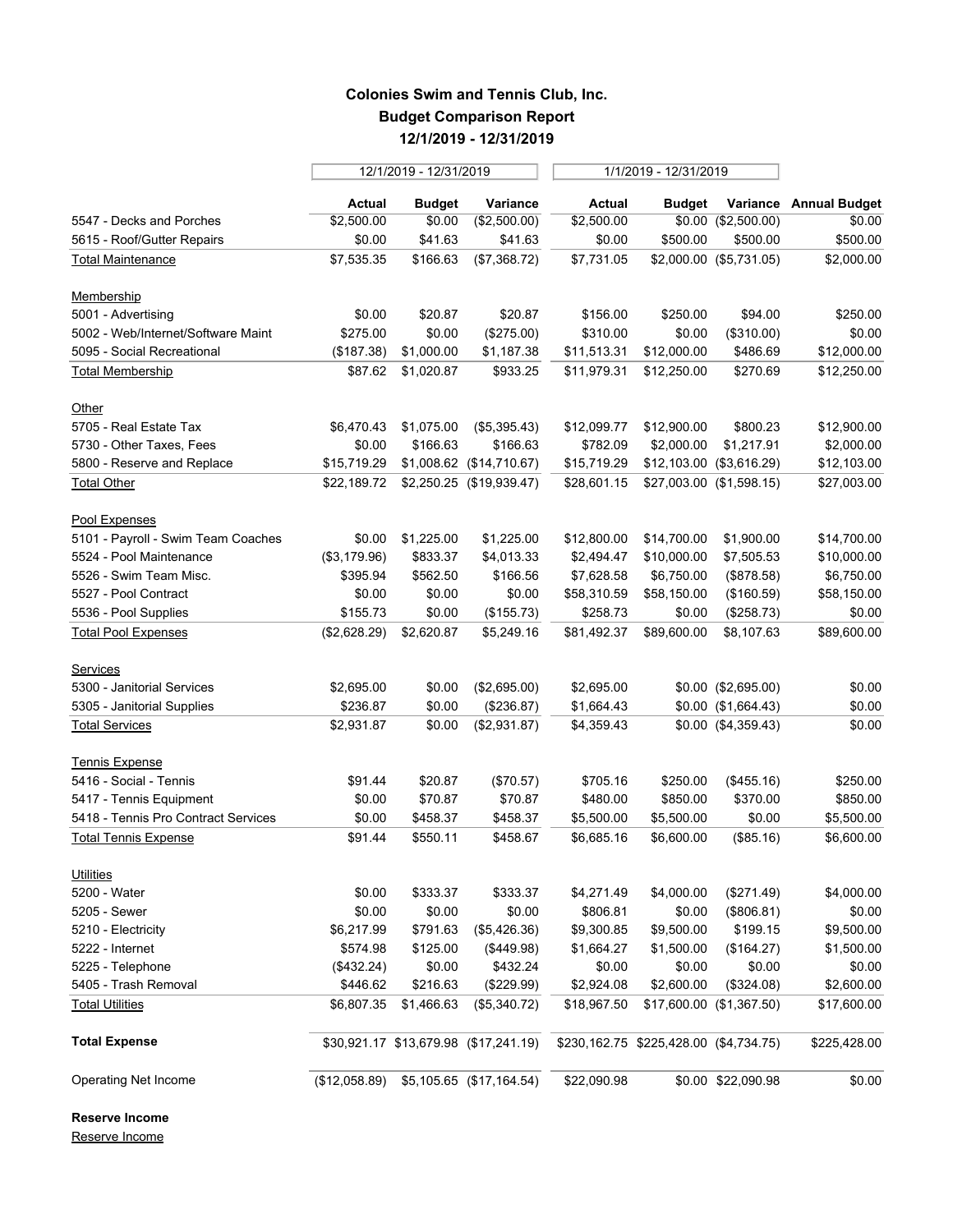## **Colonies Swim and Tennis Club, Inc. Budget Comparison Report 12/1/2019 - 12/31/2019**

|                              |             | 12/1/2019 - 12/31/2019 |             |               | 1/1/2019 - 12/31/2019 |                    |                      |
|------------------------------|-------------|------------------------|-------------|---------------|-----------------------|--------------------|----------------------|
|                              | Actual      | <b>Budget</b>          | Variance    | <b>Actual</b> | <b>Budget</b>         | Variance           | <b>Annual Budget</b> |
| 4321 - Int - Escrow Accts    | \$37.54     | \$0.00                 | \$37.54     | \$274.51      | \$0.00                | \$274.51           | \$0.00               |
| 7010 - Investment of Op Fun  | \$15,719.29 | \$0.00                 | \$15,719.29 | \$15,719.29   | \$10,000.00           | \$5,719.29         | \$10,000.00          |
| <b>Total Reserve Income</b>  | \$15,756.83 | \$0.00                 | \$15,756.83 | \$15,993.80   | \$10,000.00           | \$5,993.80         | \$10,000.00          |
| <b>Total Reserve Income</b>  | \$15,756.83 | \$0.00                 | \$15,756.83 | \$15,993.80   | \$10,000.00           | \$5,993.80         | \$10,000.00          |
| <b>Reserve Expense</b>       |             |                        |             |               |                       |                    |                      |
| Reserve Other                |             |                        |             |               |                       |                    |                      |
| 6136 - Capital Improvements  | \$0.00      | \$833.37               | \$833.37    | \$7,163.23    | \$10,000.00           | \$2,836.77         | \$10,000.00          |
| <b>Total Reserve Other</b>   | \$0.00      | \$833.37               | \$833.37    | \$7,163.23    | \$10,000.00           | \$2,836.77         | \$10,000.00          |
| <b>Total Reserve Expense</b> | \$0.00      | \$833.37               | \$833.37    | \$7,163.23    | \$10,000.00           | \$2,836.77         | \$10,000.00          |
| Reserve Net Income           | \$15,756.83 | (\$833.37)             | \$16,590.20 | \$8,830.57    | \$0.00                | \$8,830.57         | \$0.00               |
| Net Income                   | \$3,697.94  | \$4,272.28             | (\$574.34)  | \$30,921.55   |                       | \$0.00 \$30,921.55 | \$0.00               |